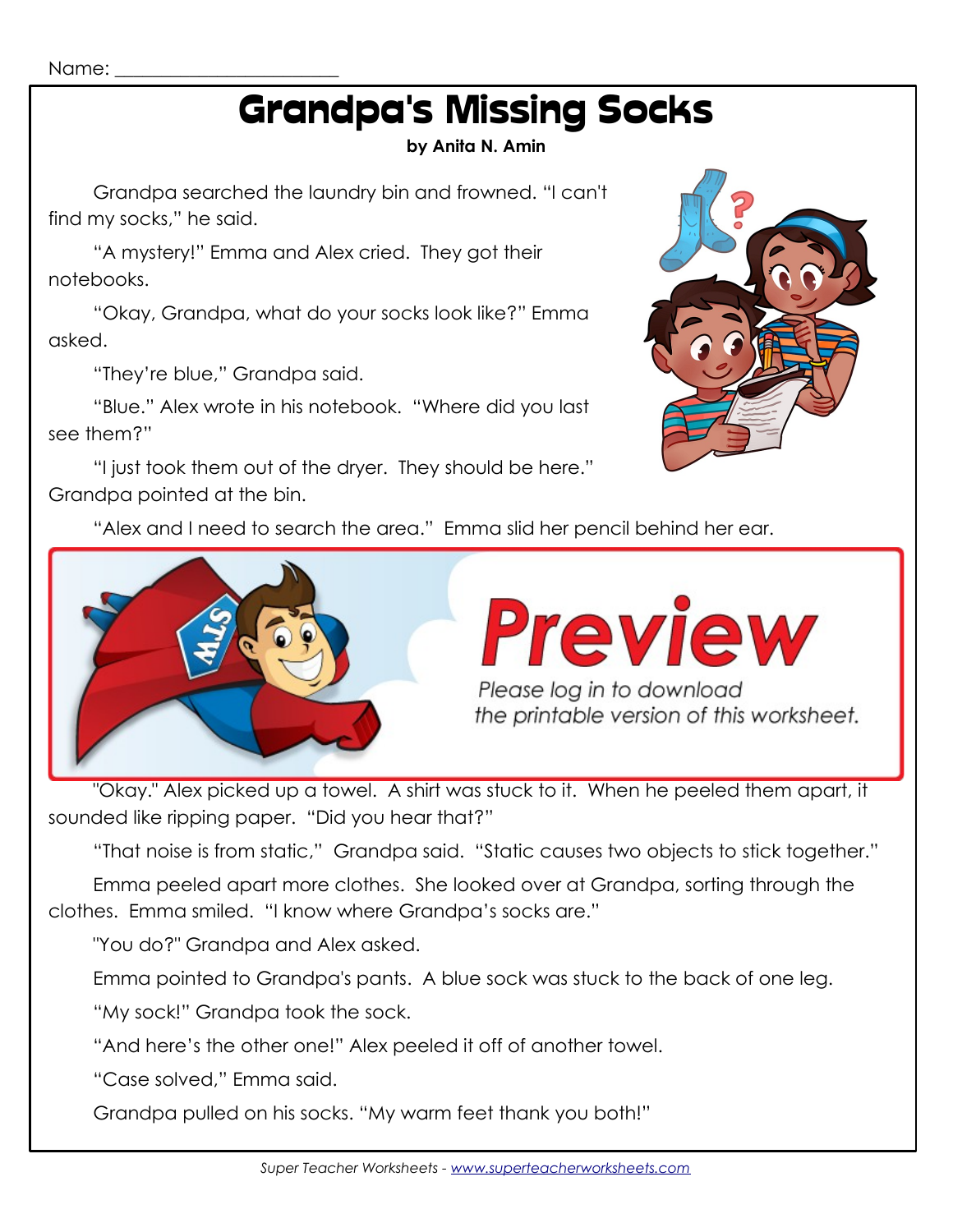## Name:

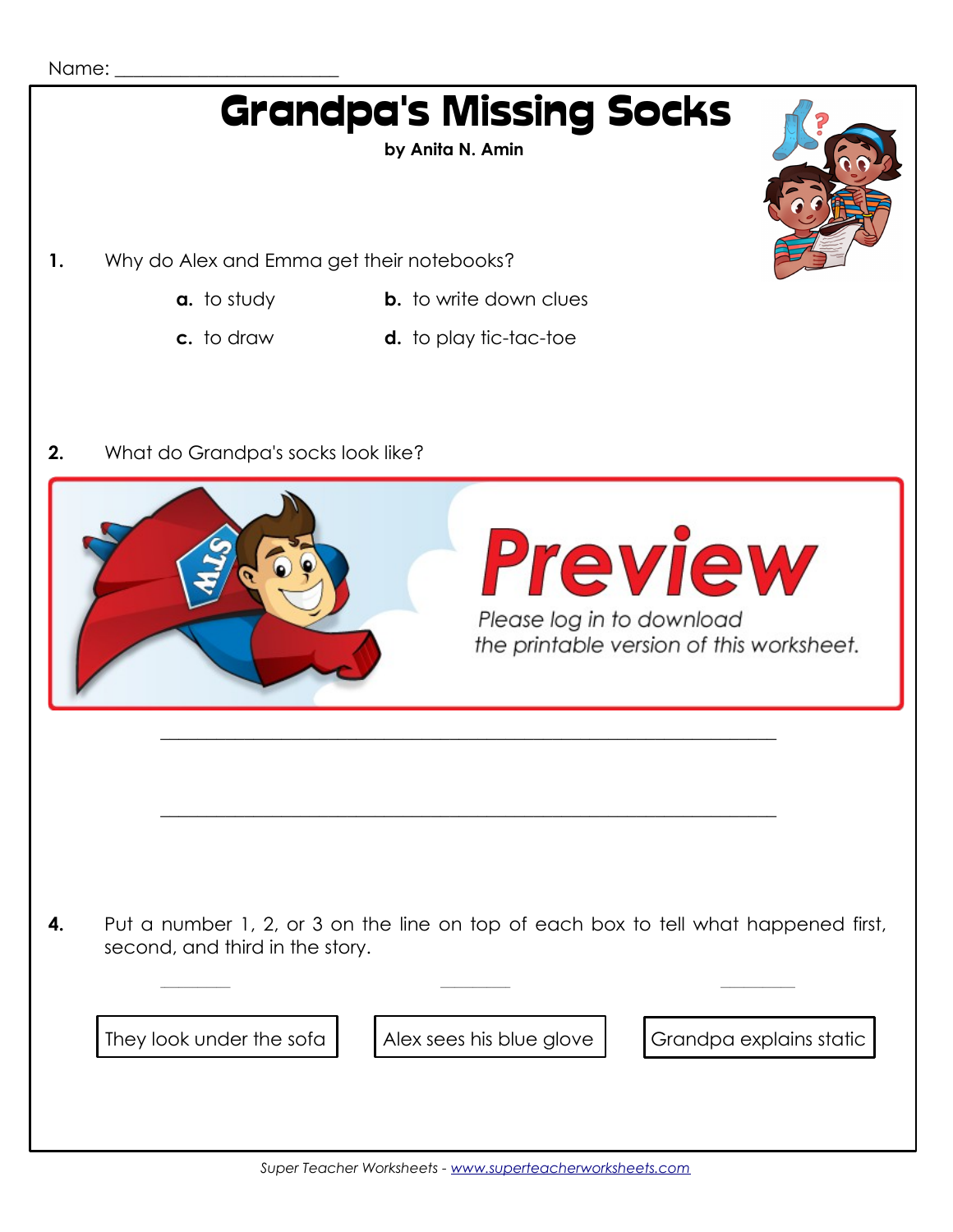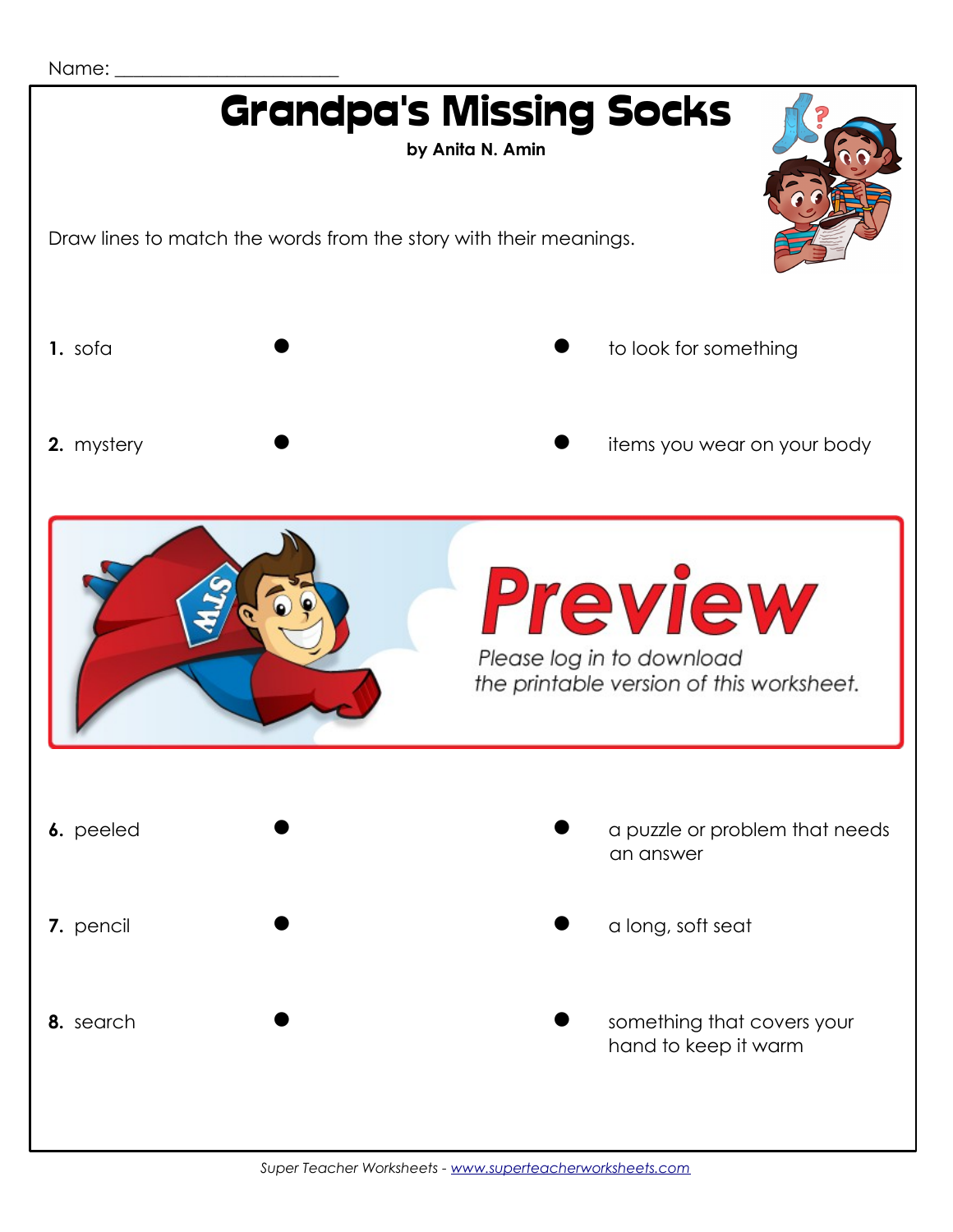## **Grandpa's Missing Socks**

by Anita N. Amin

In the story, "Grandpa's Missing Socks," Emma and Alex solve the mystery by working together as a team. Teamwork is an important skill in order to get something done.

On the lines below, tell about a time when you had to use teamwork to face a problem or task. What was the easiest part about working together? What was the hardest part? Make sure you use complete sentences.



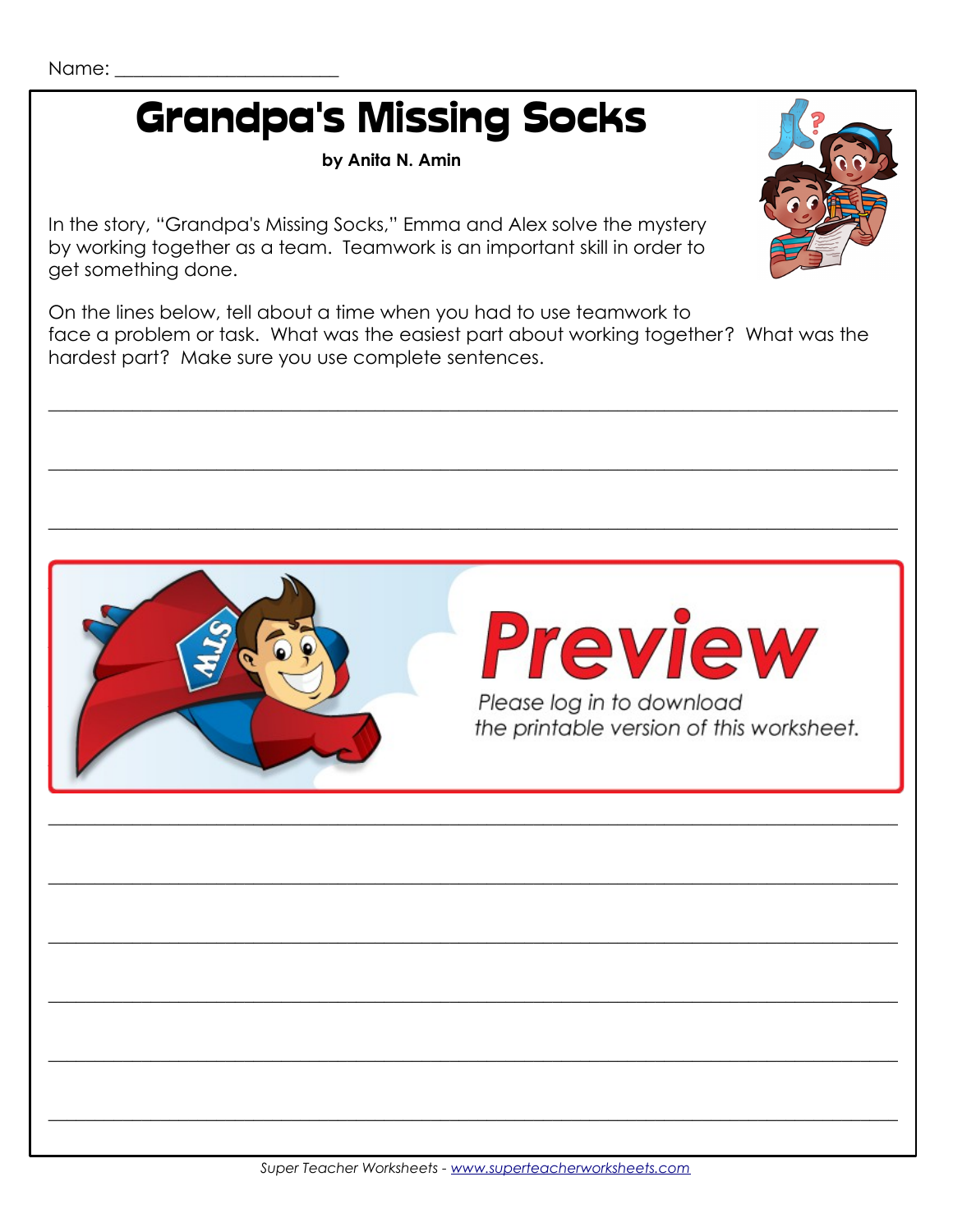